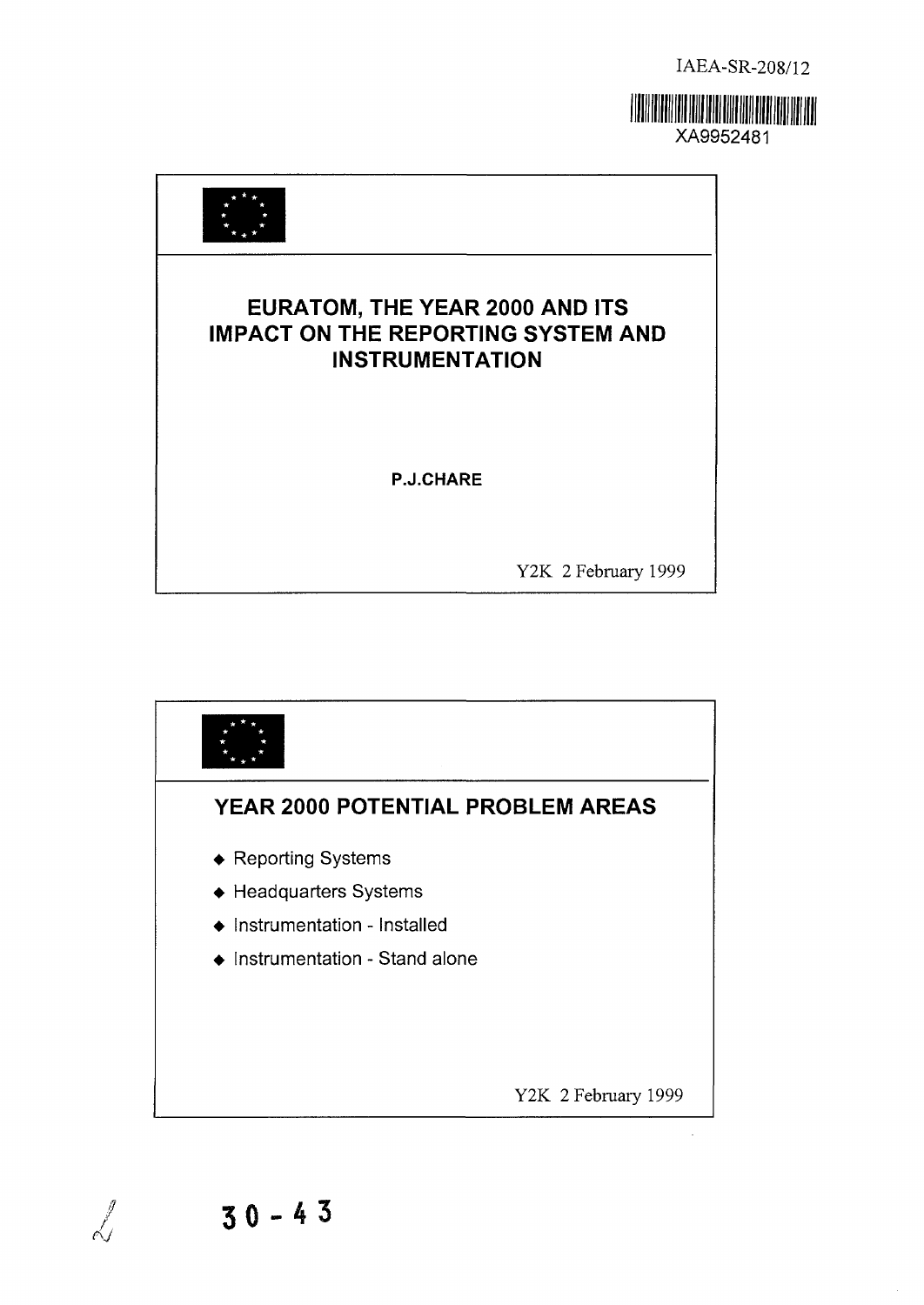

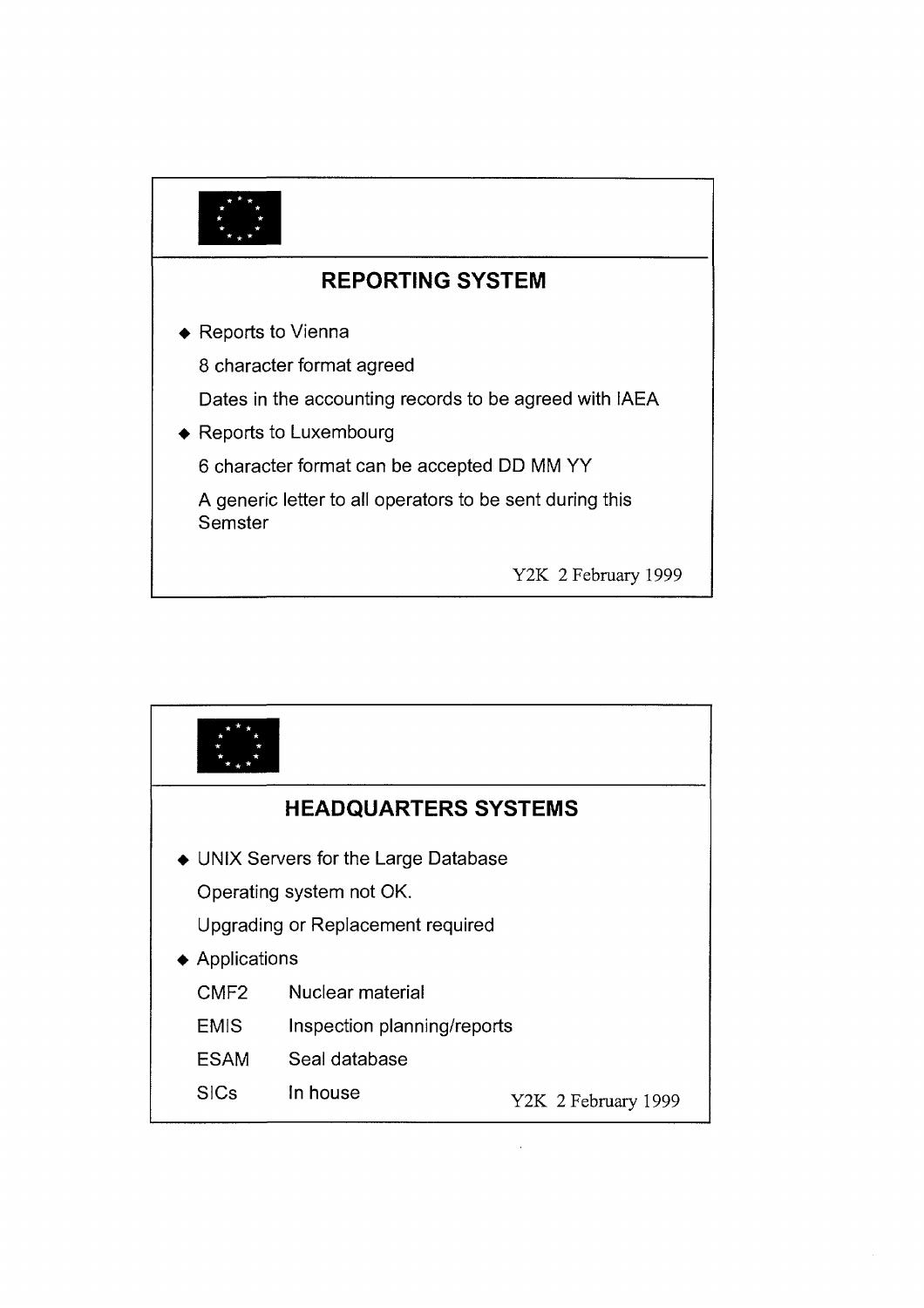

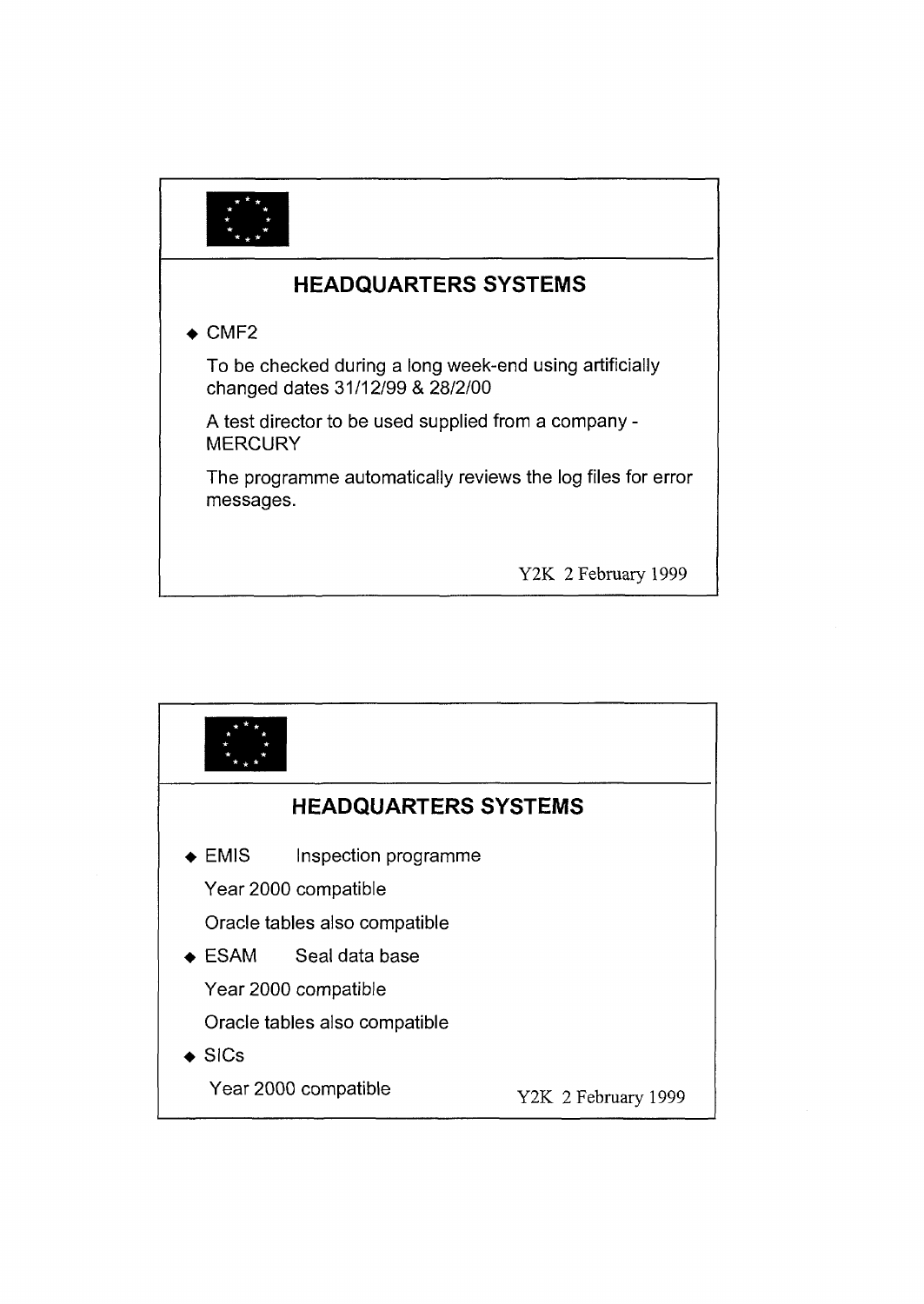

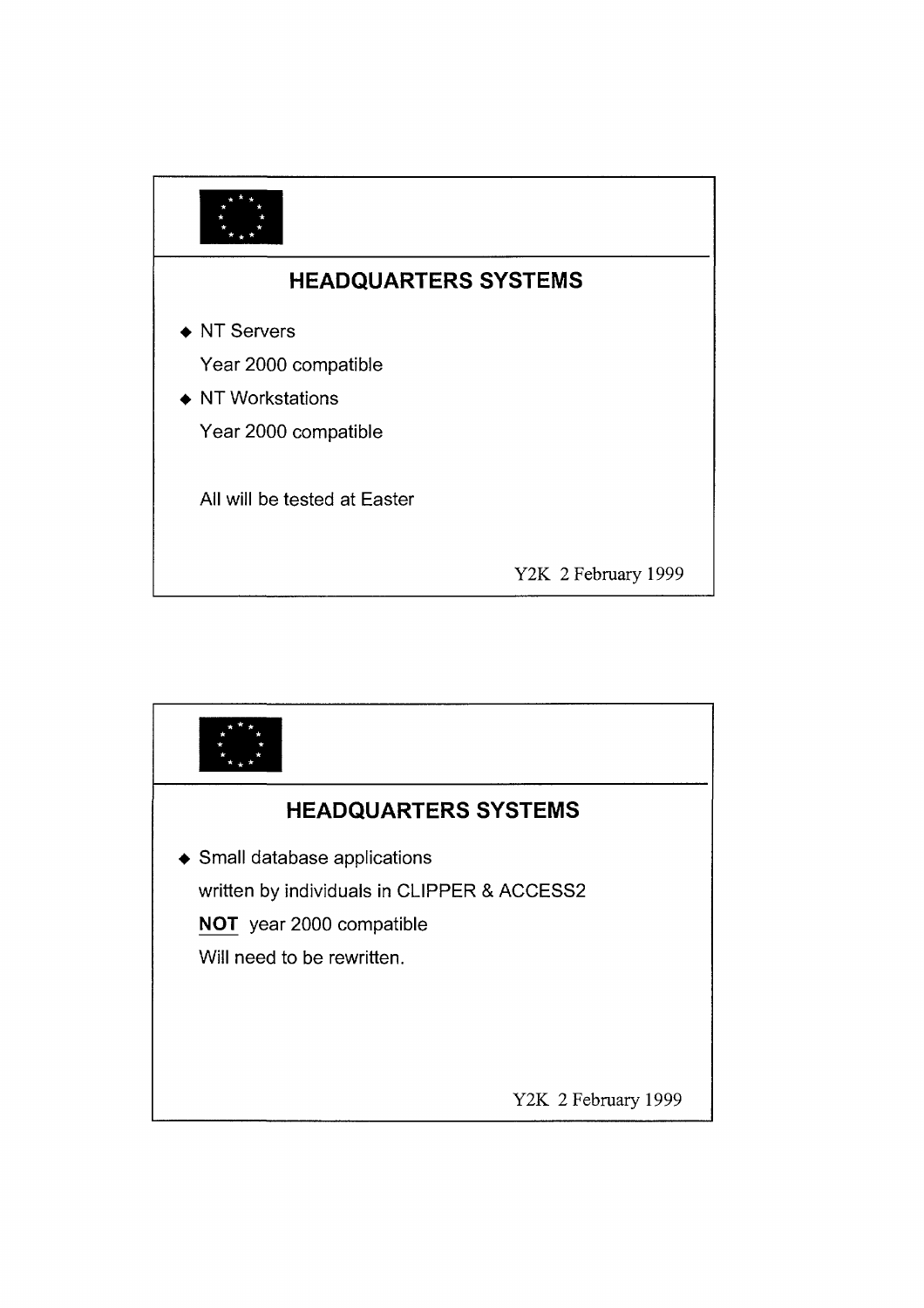

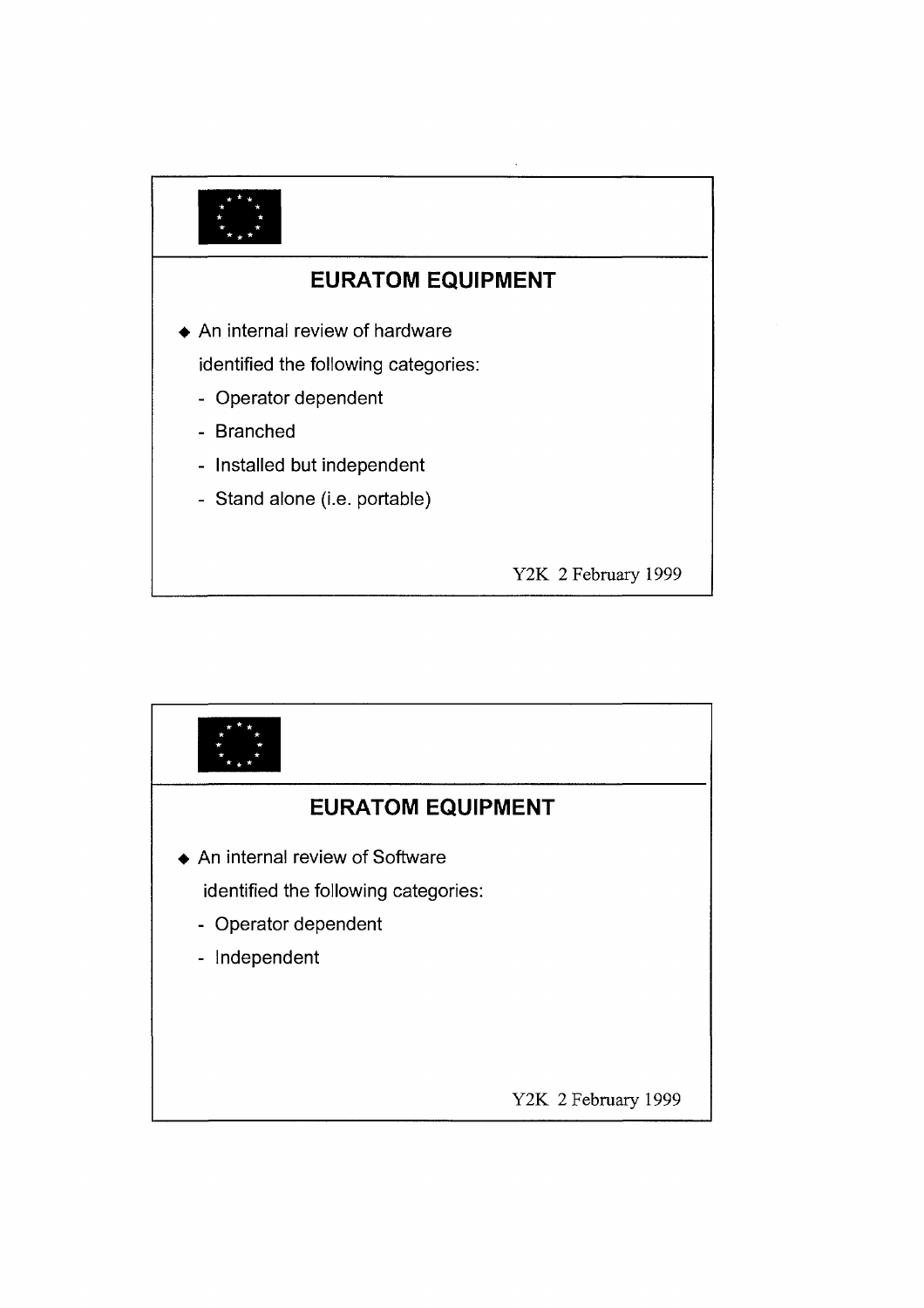

| <b>EURATOM EQUIPMENT</b>   |             |                     |  |  |
|----------------------------|-------------|---------------------|--|--|
| ◆ Portable Gamma equipment |             |                     |  |  |
| <b>Instrument</b>          | No.         | <b>Y2K Status</b>   |  |  |
| HM4                        | 10.         | N/A                 |  |  |
| Pu Meter                   | 11          | Upgrade             |  |  |
| Davidson                   | 25          | N/A                 |  |  |
| <b>TSA</b>                 | 2           | N/A                 |  |  |
| MiniMCA                    | $40 + (20)$ | OK                  |  |  |
| EM <sub>1</sub>            | (25)        | OK                  |  |  |
| Gamma Taucher              | 6           | OK                  |  |  |
| <b>Enrichment Meter</b>    | 2           | Not OK              |  |  |
|                            |             | Y2K 2 February 1999 |  |  |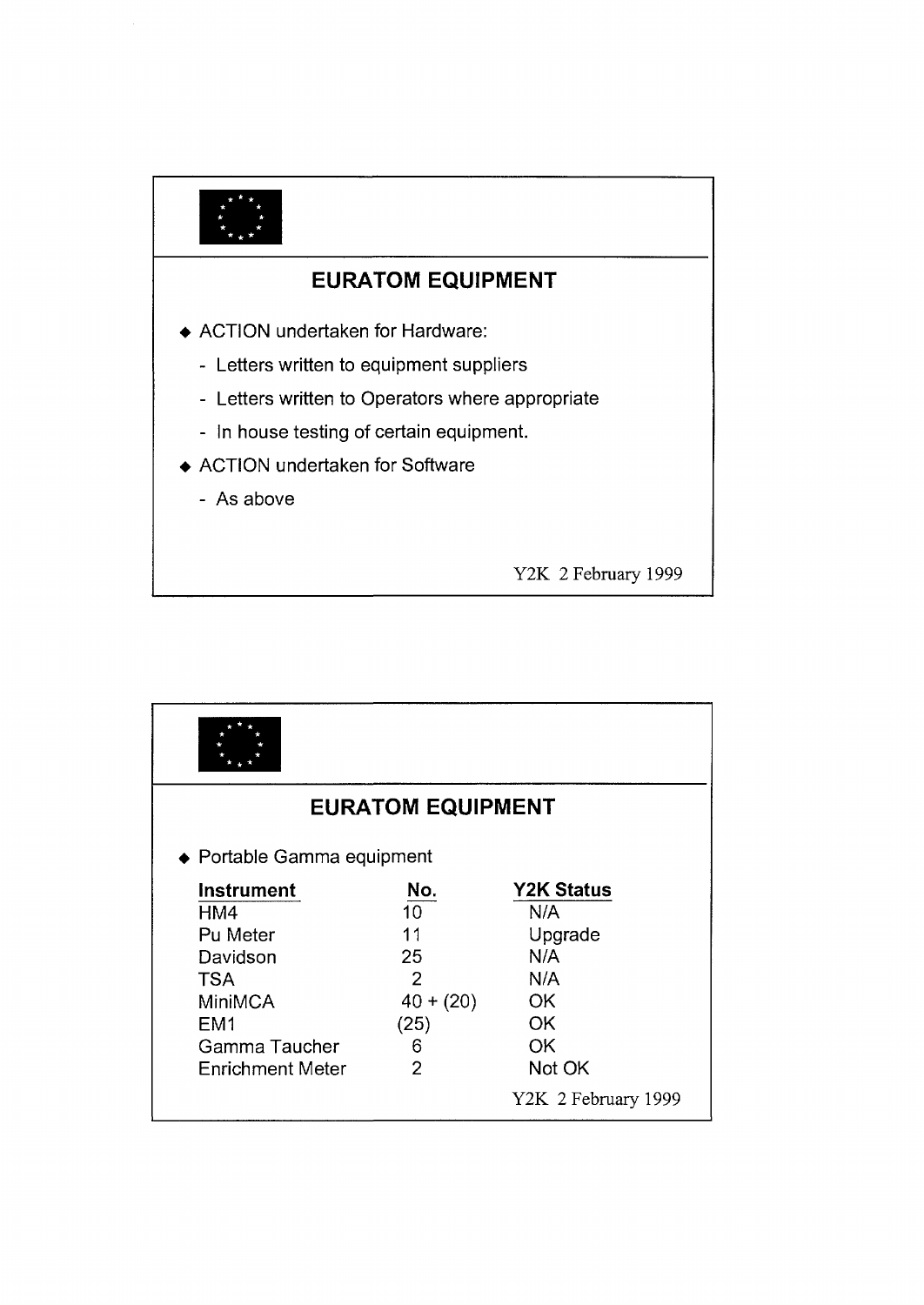| <b>EURATOM EQUIPMENT</b> |                                  |  |  |  |
|--------------------------|----------------------------------|--|--|--|
|                          |                                  |  |  |  |
| No.                      | <b>Y2K Status</b>                |  |  |  |
| 5                        | Not OK <sup>*</sup>              |  |  |  |
| 16                       | Not OK <sup>*</sup>              |  |  |  |
| 11                       | Not OK <sup>*</sup>              |  |  |  |
| 4                        | <b>OK</b>                        |  |  |  |
| 4                        | Not OK <sup>*</sup>              |  |  |  |
| 5                        | Not OK <sup>*</sup>              |  |  |  |
| 4                        | Not OK <sup>*</sup>              |  |  |  |
| $12 \overline{ }$        | Not OK **<br>Y2K 2 February 1999 |  |  |  |
|                          | ◆ Portable Neutron Equipment     |  |  |  |

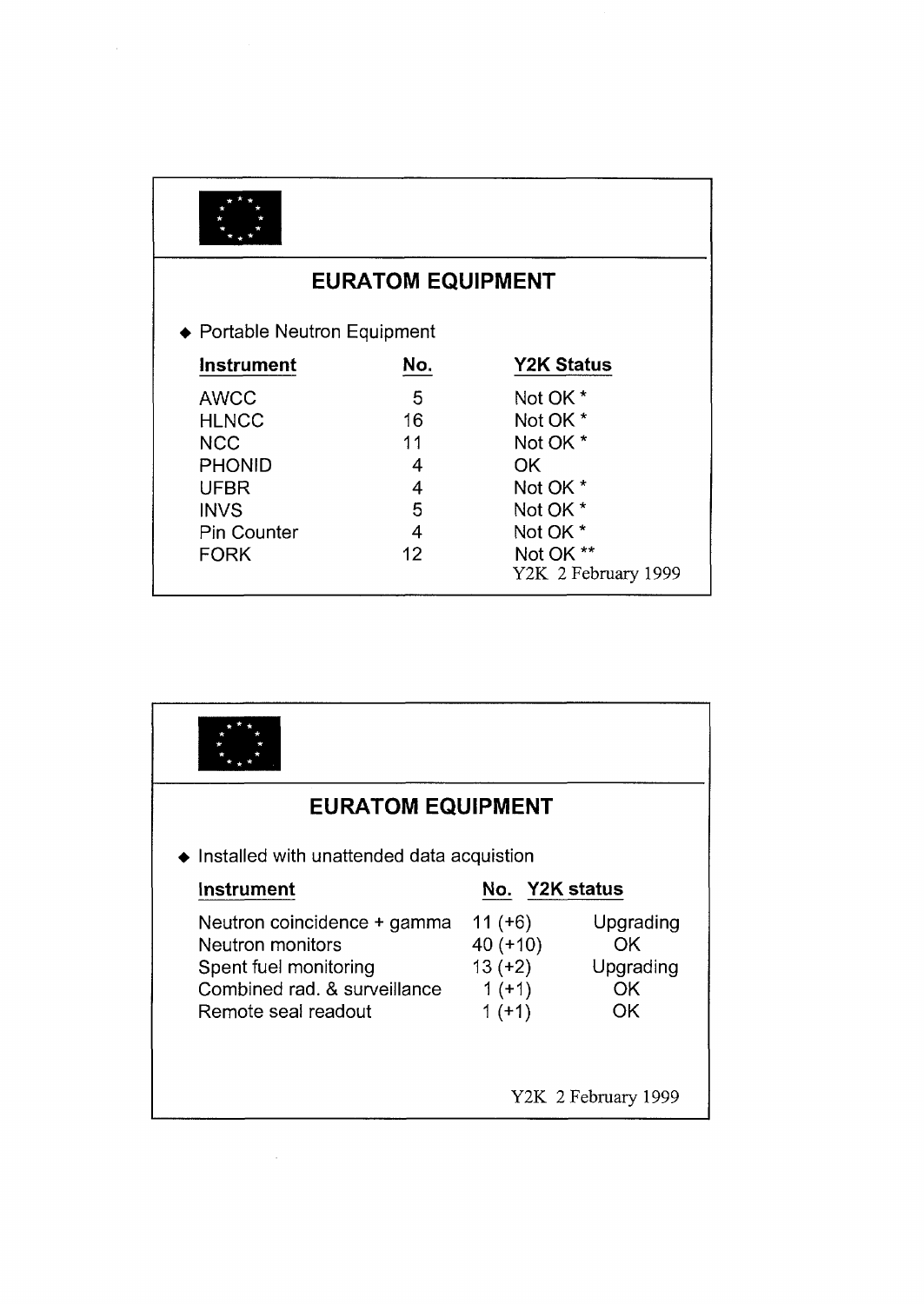| <b>EURATOM EQUIPMENT</b>  |     |                      |  |  |
|---------------------------|-----|----------------------|--|--|
| $\triangle$ C/S Equipment |     |                      |  |  |
| Instrument                | No. | Y2K Status           |  |  |
| <b>GEMINI</b>             | 43  | Not OK*              |  |  |
| EMOSS-1                   | 39  | OK                   |  |  |
| EMOSS-8                   | 25  | OK                   |  |  |
| <b>MOS</b>                | 4   | OK                   |  |  |
| <b>DSOS</b>               | 12  | OK                   |  |  |
| <b>ALIS</b>               | 15  | <b>OK</b>            |  |  |
| UnIplex/Digiquad          | 58  | OK                   |  |  |
| <b>VACOSS</b>             | 200 | <b>Check Version</b> |  |  |
|                           |     | Y2K 2 February 1999  |  |  |

| <b>EURATOM EQUIPMENT</b>        |        |                     |  |  |
|---------------------------------|--------|---------------------|--|--|
| $\bullet$ Other Equipment       |        |                     |  |  |
| <b>Instrument</b>               | No.    | <b>Y2K Status</b>   |  |  |
| <b>CVD</b>                      | 13     | N/A                 |  |  |
| Hybrid K-edge<br>Compact K-edge | 3<br>2 | OK<br>OK            |  |  |
| <b>OSL Equipment</b>            | 5      | OK                  |  |  |
| <b>LSS Equipment</b>            | 7      | OK                  |  |  |
|                                 |        | Y2K 2 February 1999 |  |  |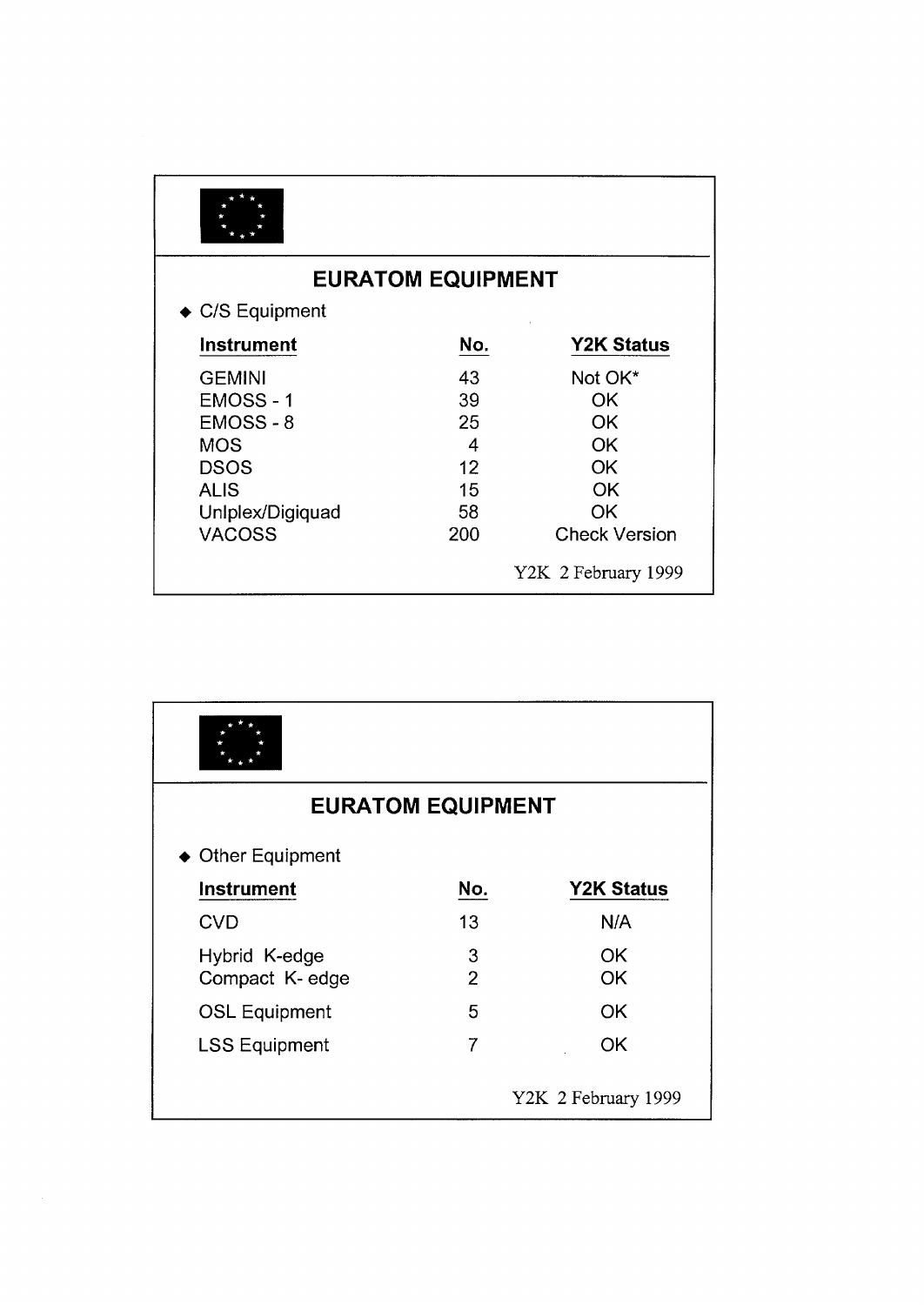